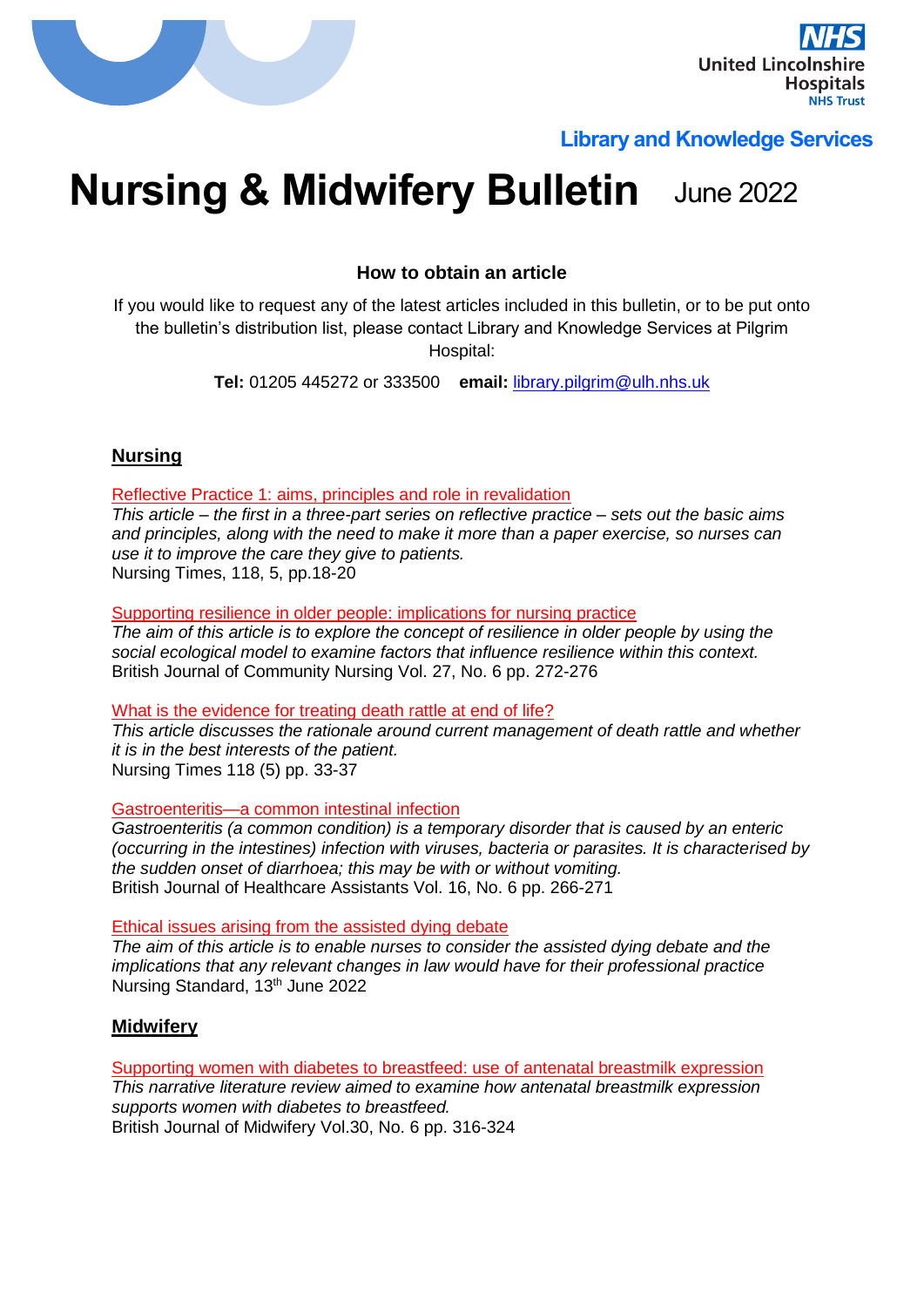

#### Fetal scalp electrode use

*Fetal scalp electrodes are a common intervention in the UK, in circumstances where monitoring via an abdominal transducer is ineffective.* British Journal of Midwifery Vol. 30, No. 6 pp. 326-331

#### Future clinical academic midwife

*This reflective lived experience discussion paper explores key issues around clinical academic midwifery careers, including how space for clinical academic midwives can be assured and the steps midwives can take to start to develop this rewarding and important career.*

British Journal of Midwifery Vol. 30, No. 6 pp. 346-351

#### Comment: Support after a caesarean section

*Bec Wilkes shares her experiences undergoing an emergency caesarean section and subsequently establishing a Facebook support group to help mums with aftercare* British Journal of Midwifery Vol. 30, No. 6 pp. 356-357

#### Pictures as mementos after perinatal death: a case study

*The grieving process following perinatal loss caused by life-limiting conditions presents some particularities associated with the family's culture and the symbolic relationship with the deceased. To reflect on the symbolic meaning attributed to mementos, particularly pictures taken immediately after birth.*

International Journal of Palliative Nursing Vol. 28, No. 5 pp. 208-213

#### Royal College of Midwives calls for an end to racism in the NHS

*Safe and high-quality maternity care is the right of all women, but for too many this is not the case because of the colour of their skin, says the Royal College of Midwives (RCM). The RCM statement comes as a report into racial injustice and human rights in UK maternity care was published on 23 May 2022 by the pregnancy and childbirth charity, Birthrights.* Royal College of Midwives, 10<sup>th</sup> June 2022

British Journal of Healthcare Assistants Vol. 16, No. 6 pp. 298-300

## **The Royal Marsden Manual Online**

The [Royal Marsden Manual Online](https://www.nhslincslibrary.uk/ebooks/) is available to all NHS Staff with an NHS Open Athens account. If you do not have a NHS OpenAthens account then you can self-register for one at: <https://openathens.nice.org.uk/>

#### **Library services <https://www.nhslincslibrary.uk/>**

#### **KnowledgeShare**

Sign up to KnowledgeShare and we will send out regular emails alerting you to the latest evidence on a particular topic. To sign up, please click on the following link <https://www.nhslincslibrary.uk/knowledgeshare-request/>